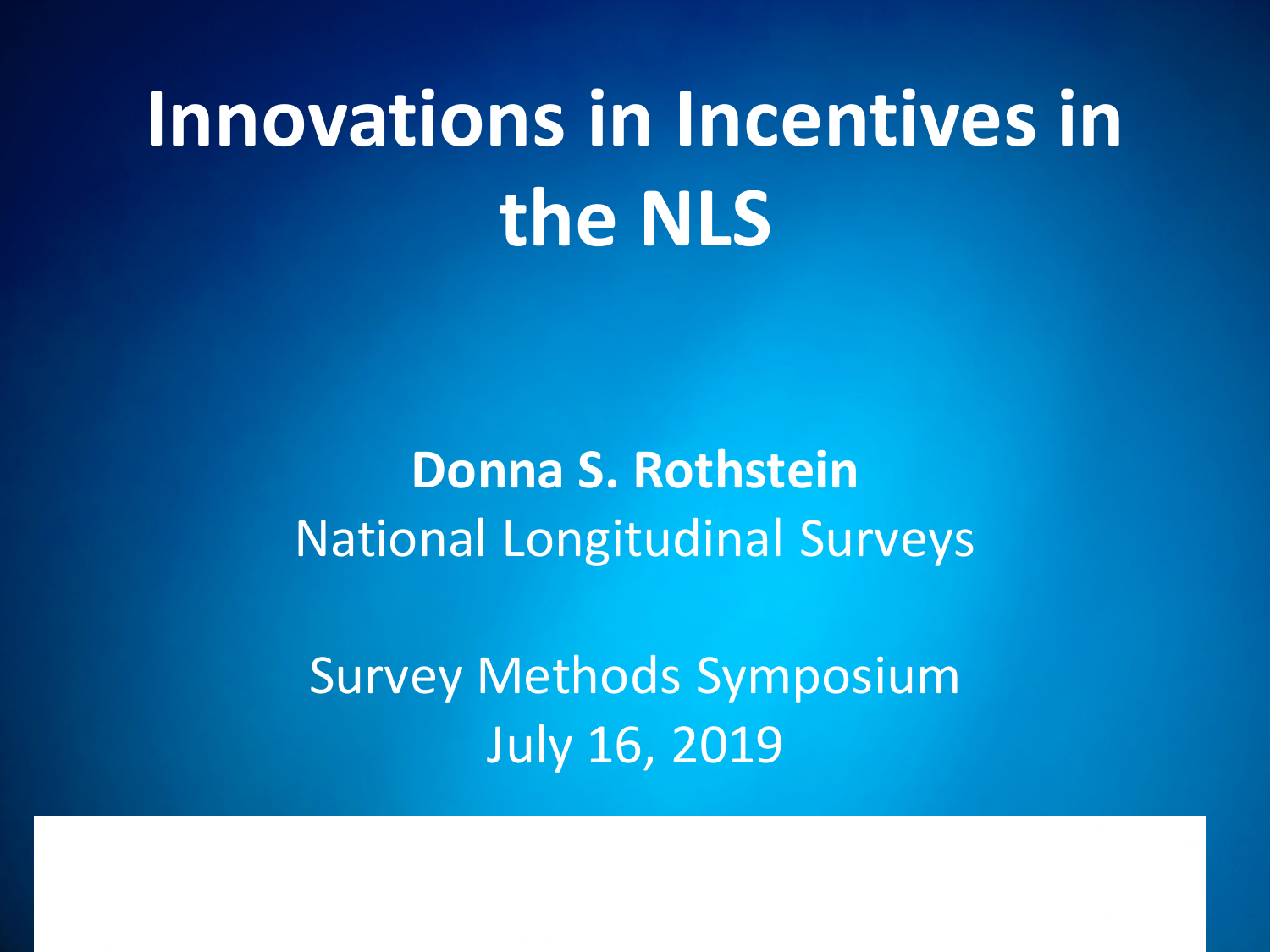# **National Longitudinal Surveys (NLS)**

- NLS surveys gather detailed information about labor market activity and other experiences in the lives of seven cohorts of men and women
- Four original cohorts
	- Surveys began in the mid 1960s
	- ▶ Have since been discontinued
- **Three active cohorts** 
	- Surveys began in 1979, 1986, and 1997
	- Continue to be interviewed

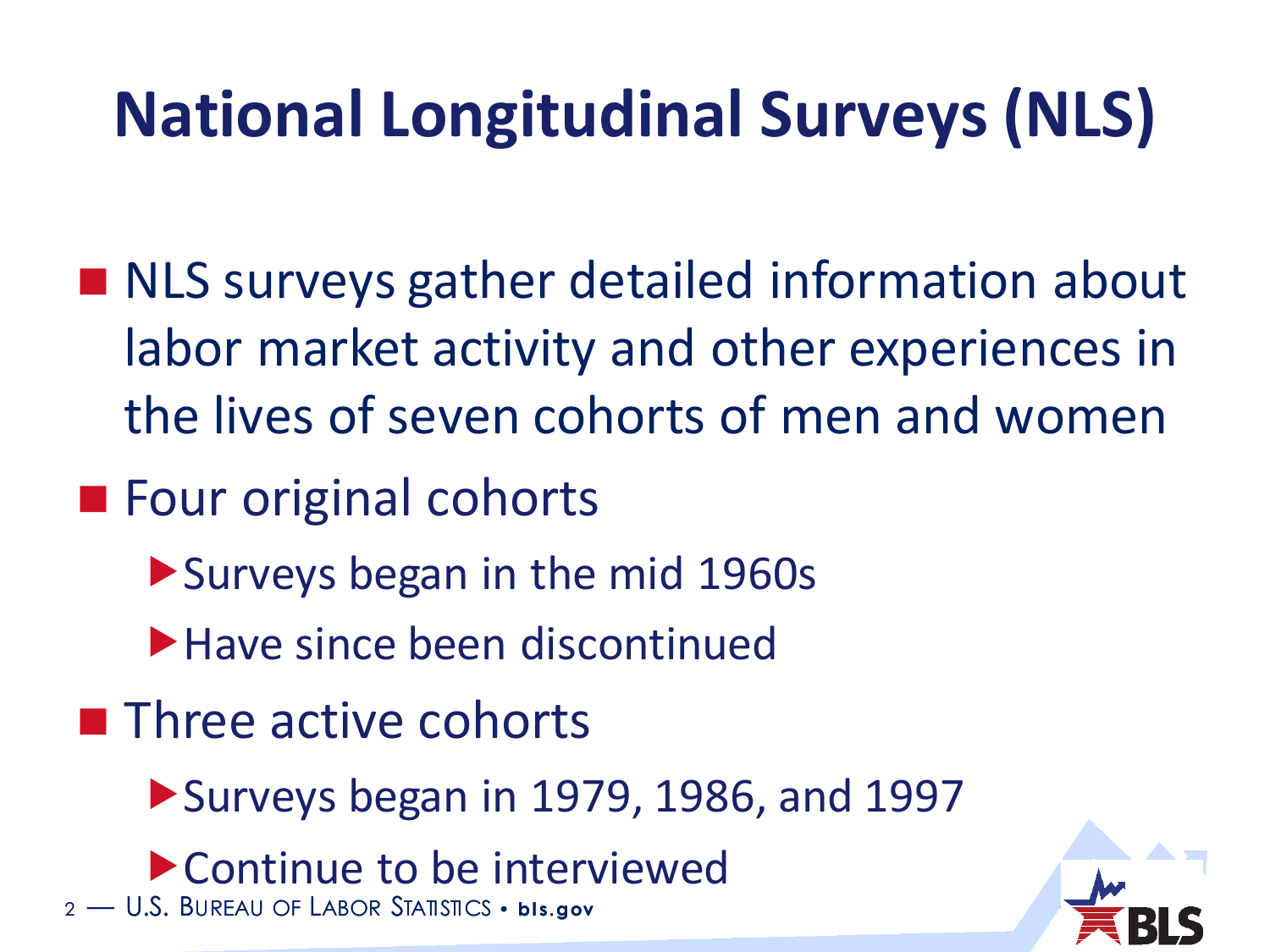## **National Longitudinal Surveys (NLS)**

#### **NLSY79: born 1957-64**

▶ Began in 1979 (ages 14-22) and interviewed for the  $27<sup>th</sup>$  time in 2016-17 (ages 51-59)

#### ■ Children of the NLSY79

▶ Began in 1986, children of the women in the NLSY79

#### ■ NLSY97: born 1980-84

▶ Began in 1997 (ages 12-17), and interviewed for the  $18<sup>th</sup>$  time in 2017-18 (ages 32-37)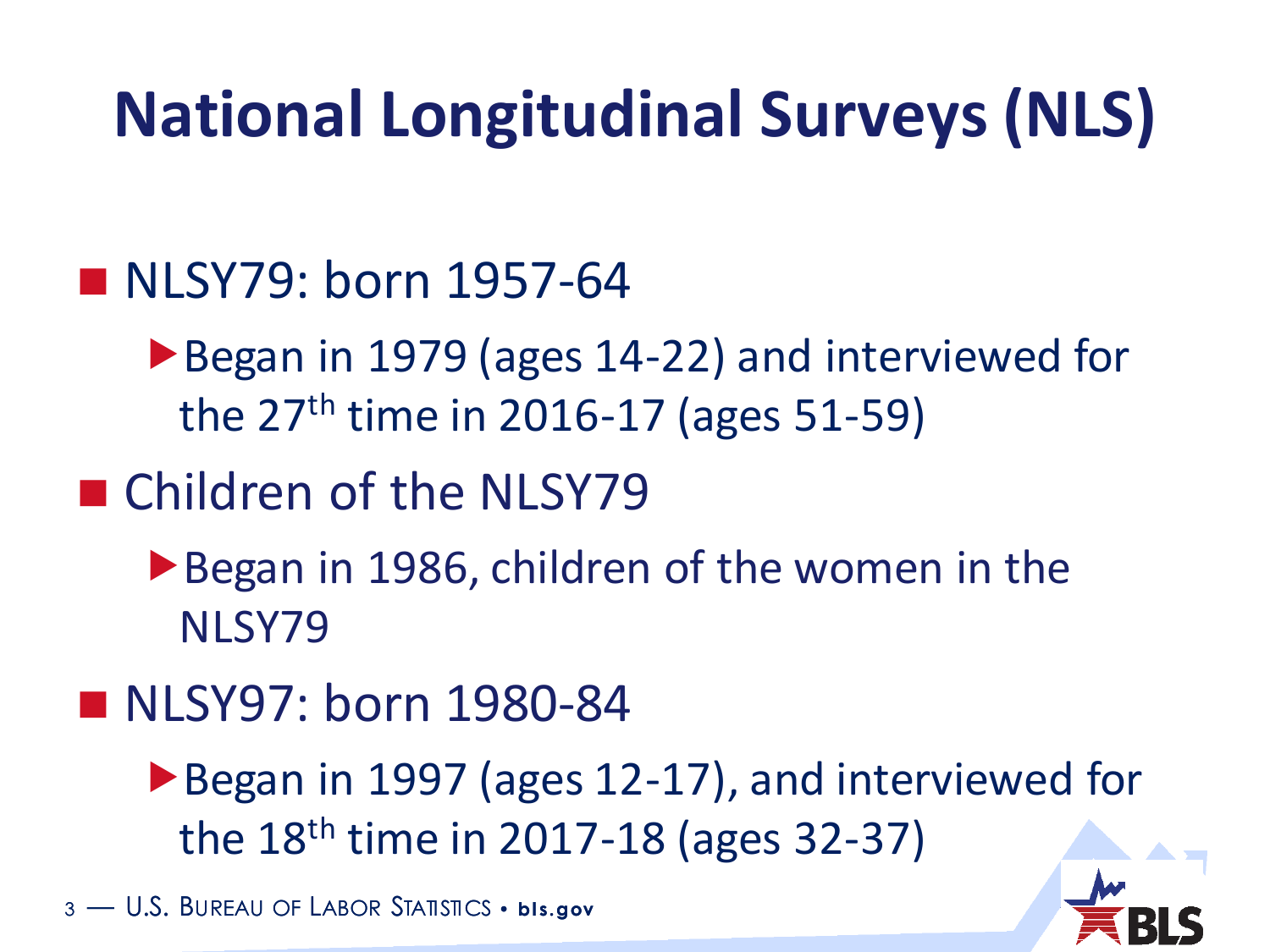# **Incentives in the NLS**

- **The NLS are longitudinal surveys; same** respondents interviewed over time
- Respondents are offered financial incentives to help secure their cooperation
- **Incentives are one lever for maintaining NLS** samples, also important are respondent materials, interim contact, interview length, interview content

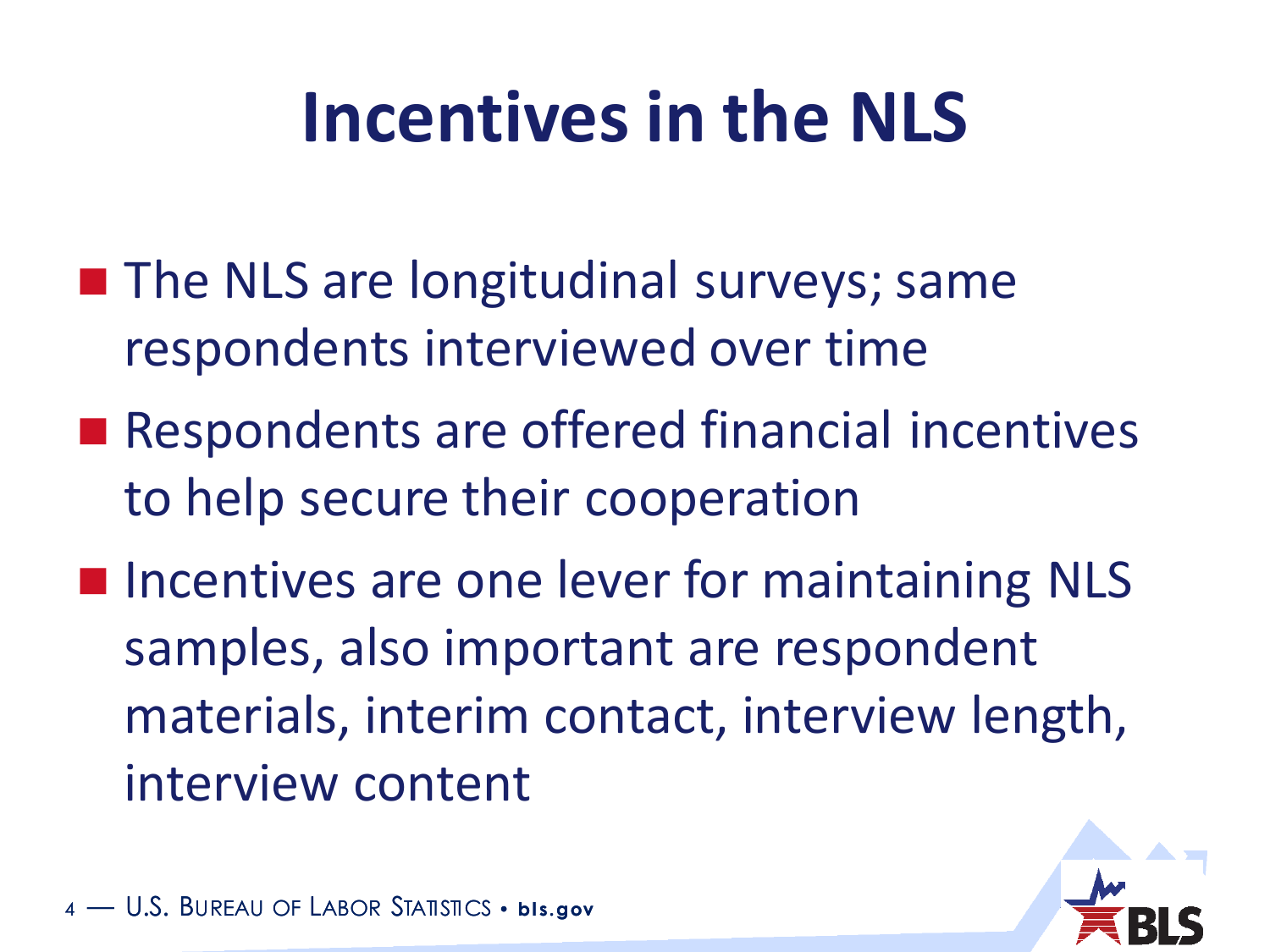# **Incentives in the NLS**

- The NLSY79 and NLSY97 have had success in keeping response rates high over the years
- For perspective, NLSY79 round 27 response rate was 76.4 percent, and round 28 (in field) is at a little over 74 percent as of late June
- **If** In this presentation, will focus on incentives in the most recent round of the NLSY79 (similar in NLSY97)

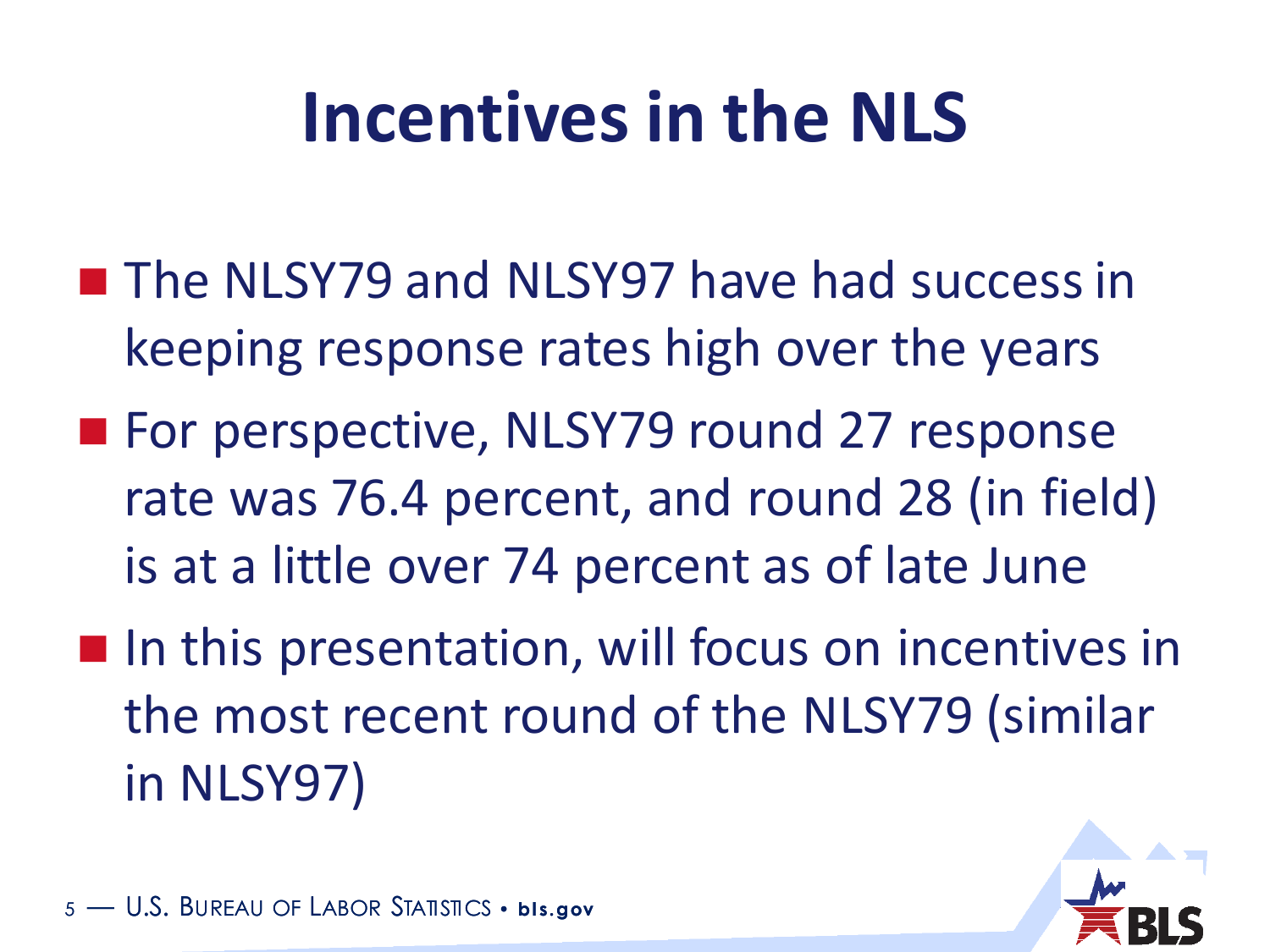# **Incentives in the NLSY79**

- 28<sup>th</sup> round of NLSY79 fielding in fall 2018-late summer 2019 (about 49 weeks)
- A number of incentives offered throughout the interview period for round 28
- **Interviews primary conducted by phone,** although about 5 percent may be in person

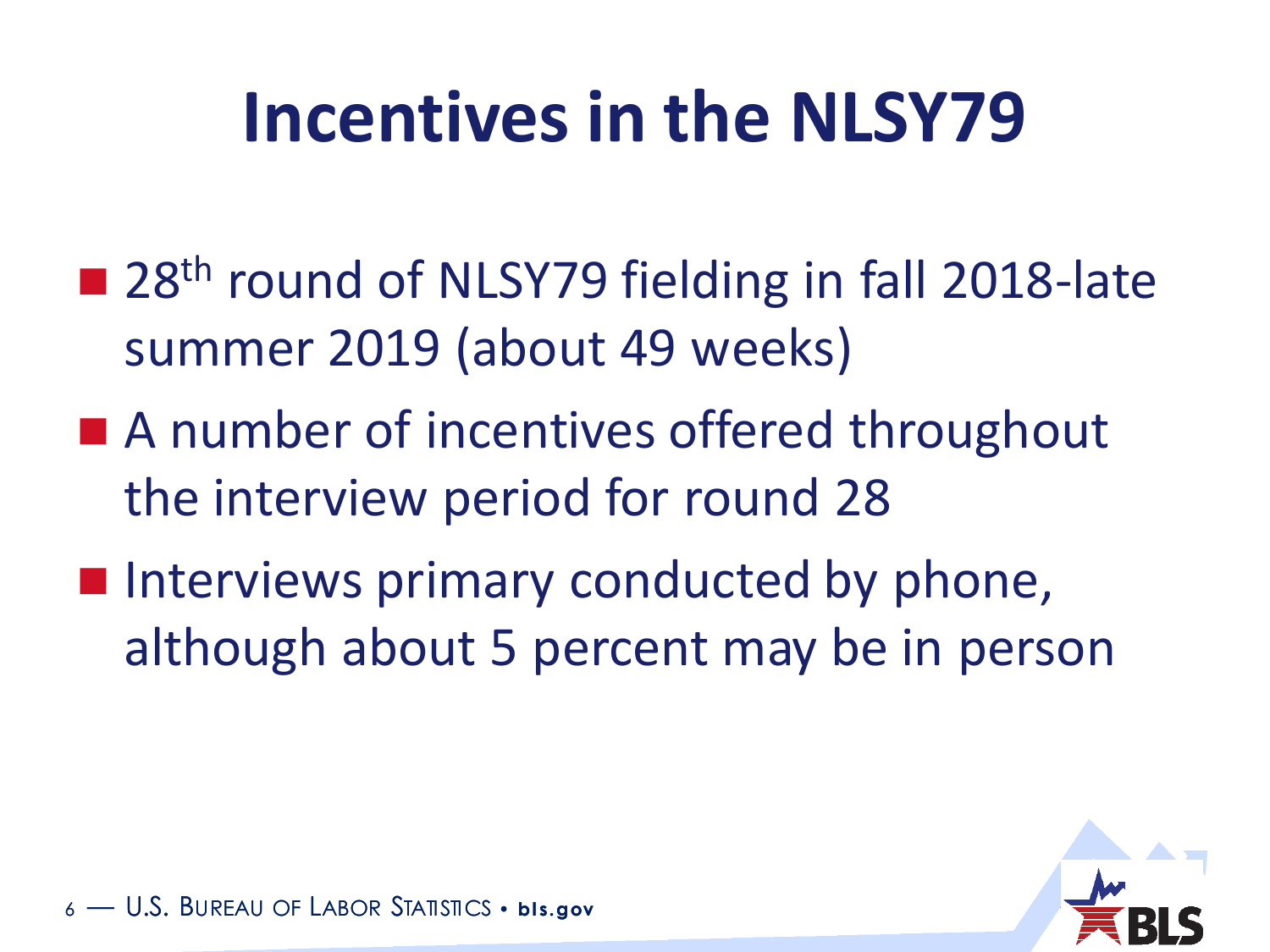### **Summary of Round 28 NLSY79 Incentives**

| <b>Incentive Type</b>        | <b>Completed Round 27</b> | <b>Missed Round 27</b> |
|------------------------------|---------------------------|------------------------|
| <b>Base</b>                  | \$70                      | \$70                   |
| <b>Early Bird</b>            | \$100                     | \$100                  |
| <b>Final Push (Standard)</b> | \$20                      | \$20                   |
| <b>Final Push (Enhanced)</b> | \$40                      | \$40                   |
| <b>Missed Rounds</b>         |                           | $$20-$40$              |
| In-kind                      | <b>Up to \$27</b>         | <b>Up to \$27</b>      |
| Min                          | \$70                      | \$90                   |
| <b>Max</b>                   | \$127                     | \$167                  |

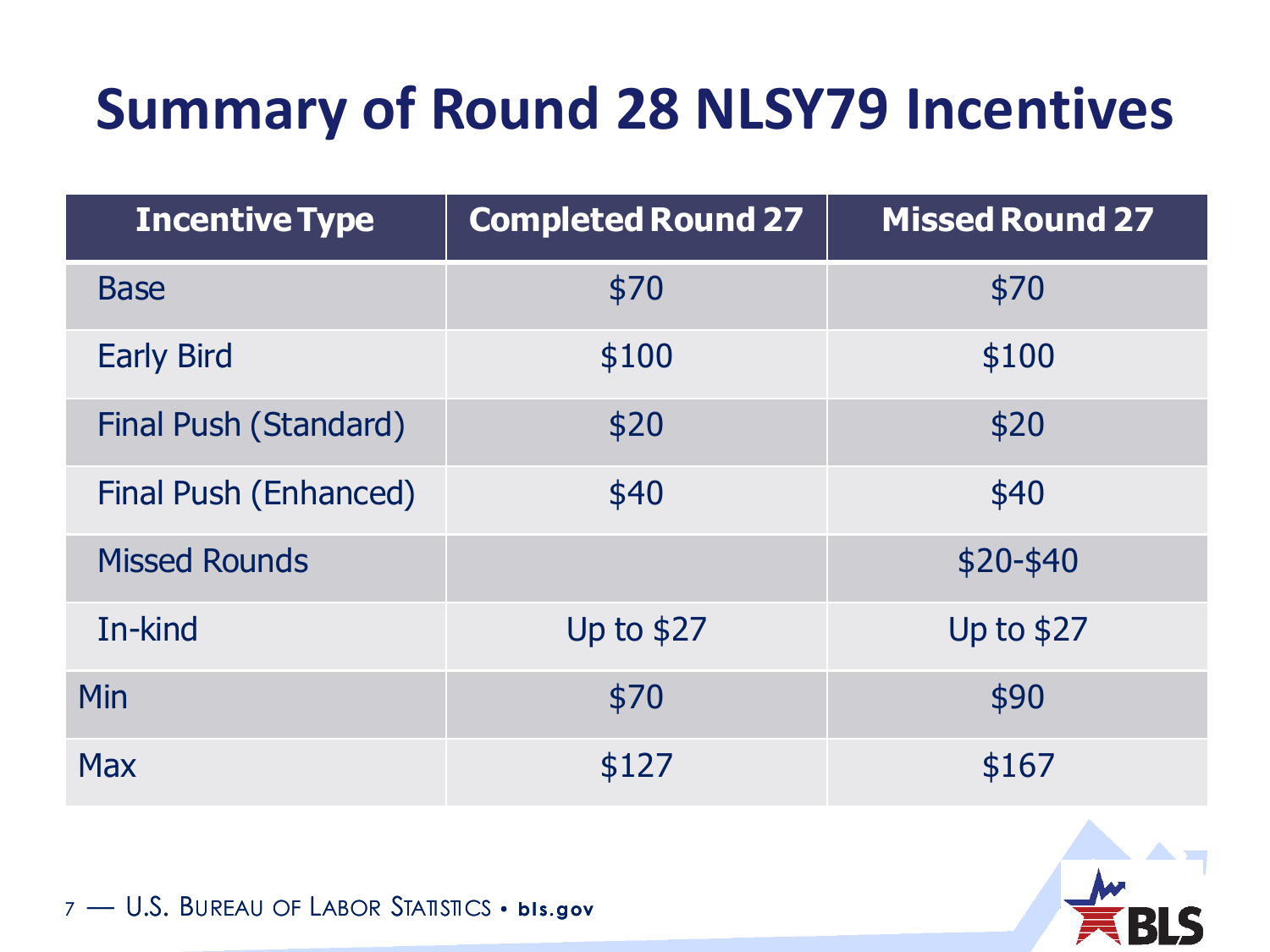# **Interview Phases of the NLSY79**

#### ■ Early Bird and Outbound dialing:

When on duty, interviewer calls respondents to schedule/interview cases that come up on screen. (more on early bird later)

#### ■ Case-managed:

interviewers assigned particular cases to work over time as they see fit

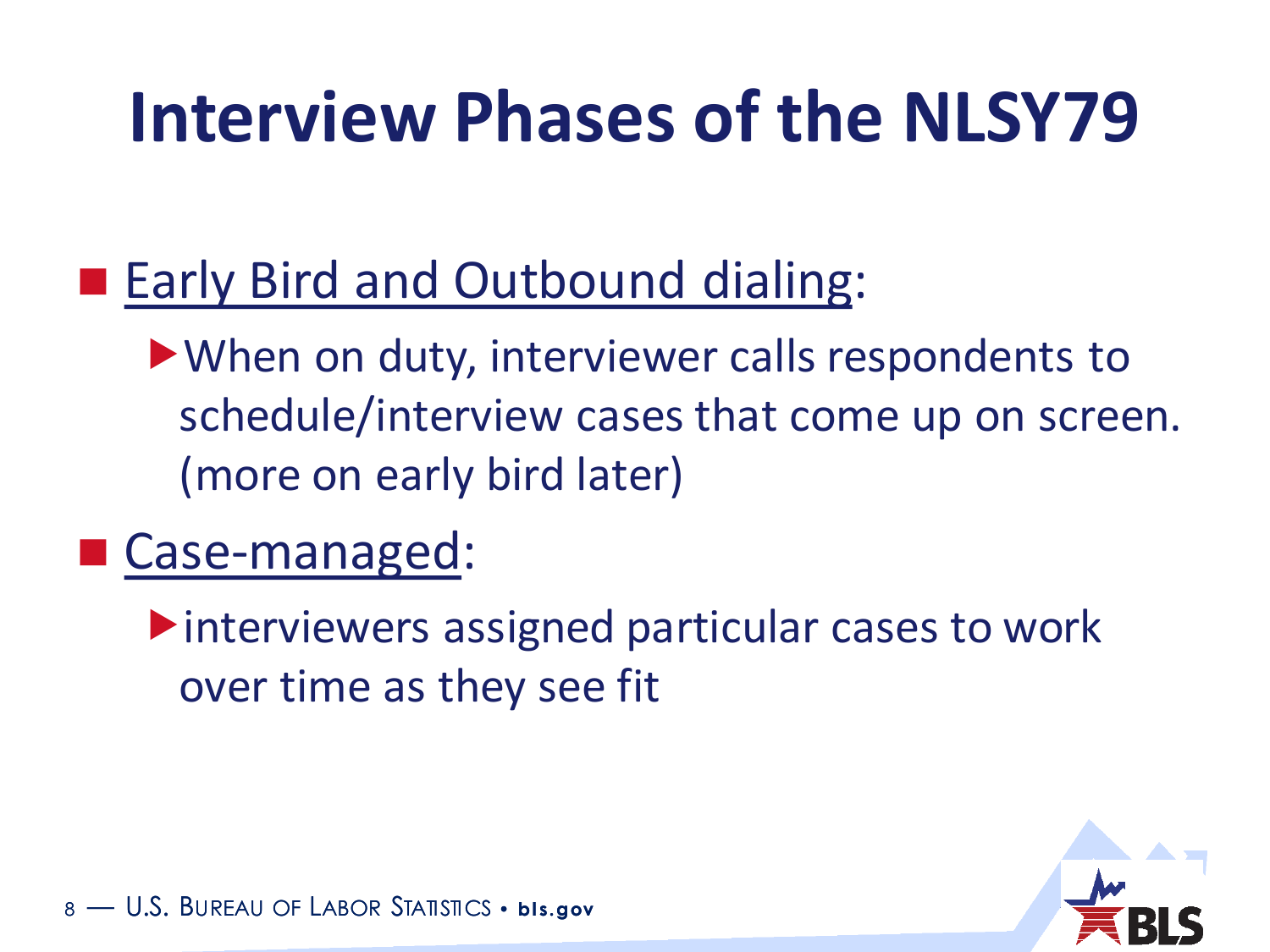### **Base Incentive Fee in Round 28 NLSY79**

- $\blacksquare$  Base incentive fee for interview = \$70
- Additional incentive payment for respondents who were not interviewed in round 27 (and prior rounds).
	- ▶ Extra \$20 if missed round 27
	- Additional \$10 if also missed round 26
	- ▶ Additional \$10 if also missed round 25
		- \$40 max additional payment

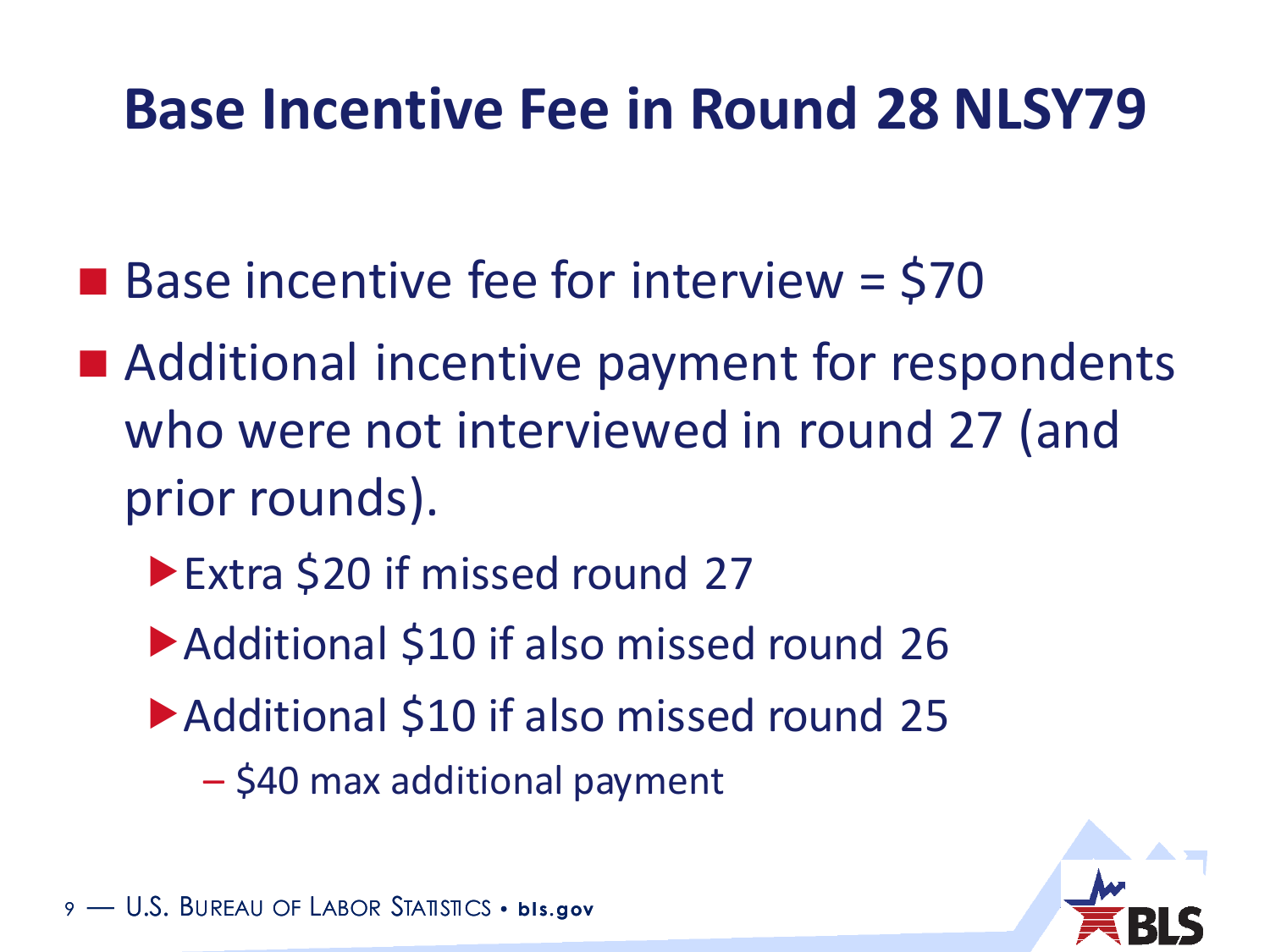### **Early Bird Incentive in Round 28 NLSY79**

- Extra \$30 over base incentive fee of \$70
	- Respondent contacts us by a certain date and keeps appointment (as specified in early bird mailing, which also states incentive amount)
	- **Receives early bird incentive once interview is** completed
	- ▶ Up to \$40 additional payment if missed round 27, and prior two rounds
	- In round 27, about 50% of completes during EB

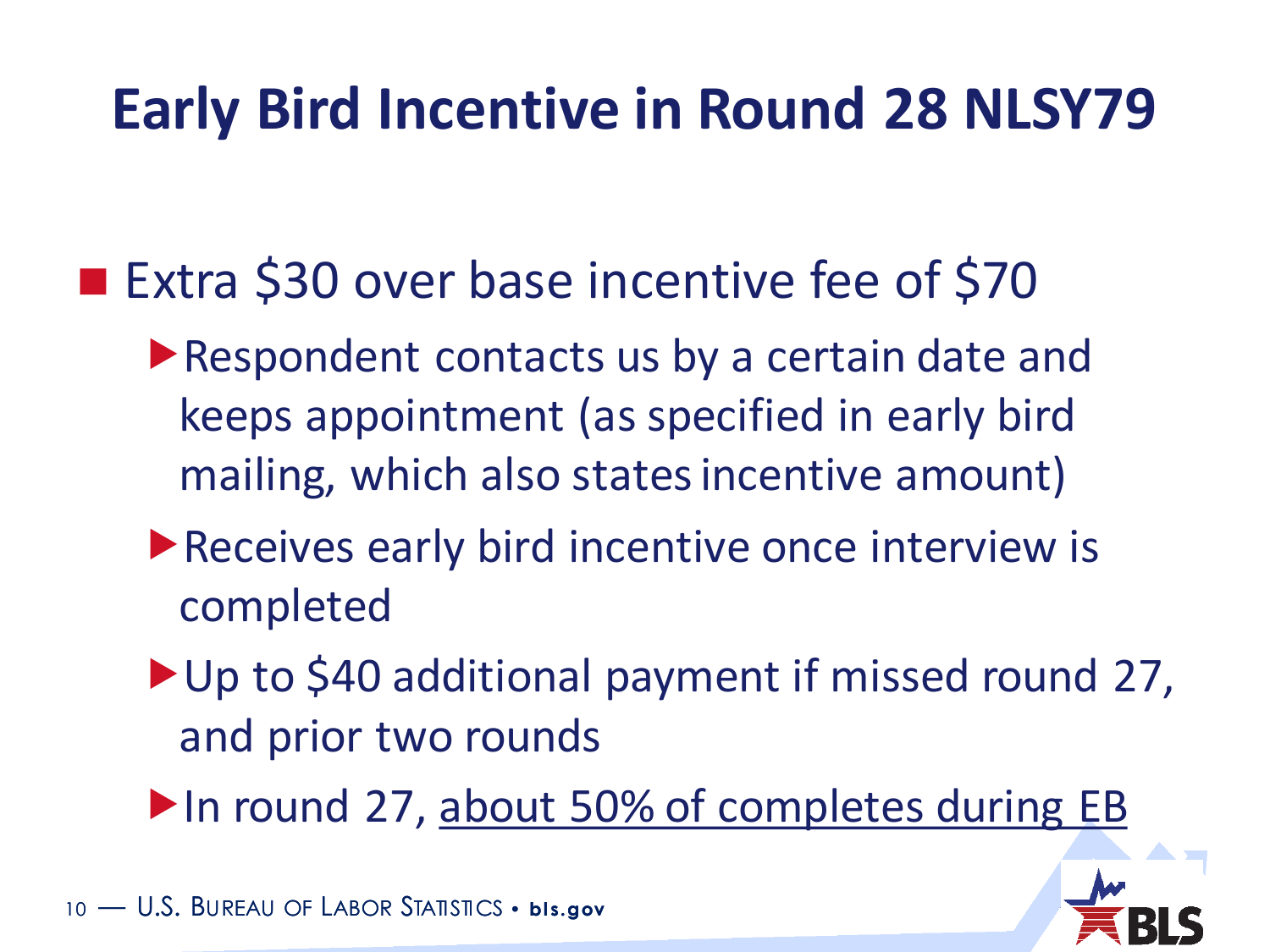## **Final Push Incentive (Standard)**

- To encourage cooperation of most difficult respondents
- After first 12 weeks of the round, cases that have had least 6 contact attempts or at least one refusal eligible for a final push incentive of up to \$20
- Beginning 6 months after start of fielding, all respondents eligible for incentive

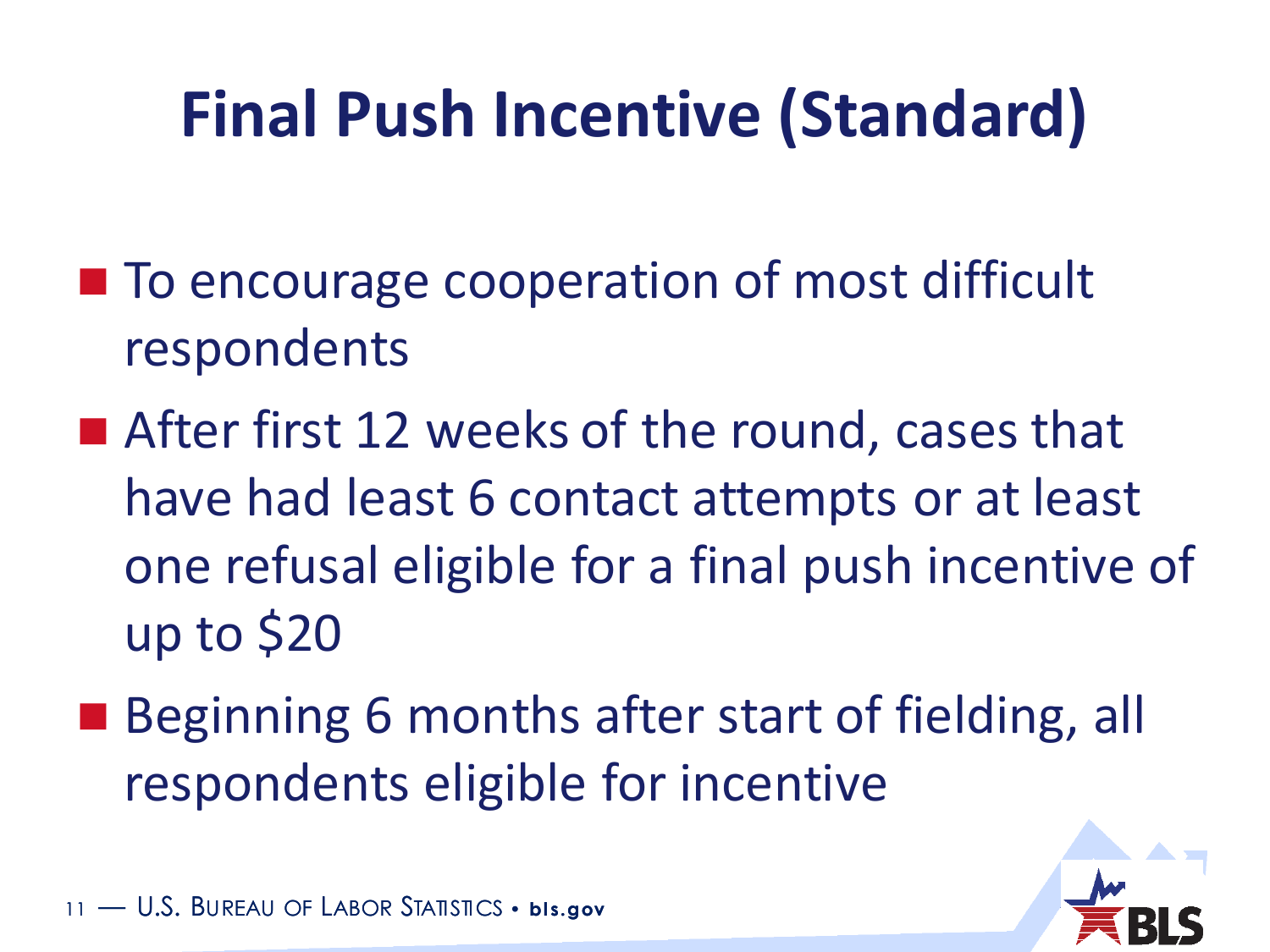## **Final Push Incentive (Enhanced)**

- To support sample representativeness
- **Evaluate subgroup-specific response rates** after completion of first two phases of interviewing (early bird and outbound calling) when full sample is at about 60% completion
	- Subgroups defined on measures from round 27 educational attainment, weeks worked, AFQT score, health limits work (with gender/race/ethnicity)

 $-$  U.S. Bureau of Labor Statistics • **bis.gov**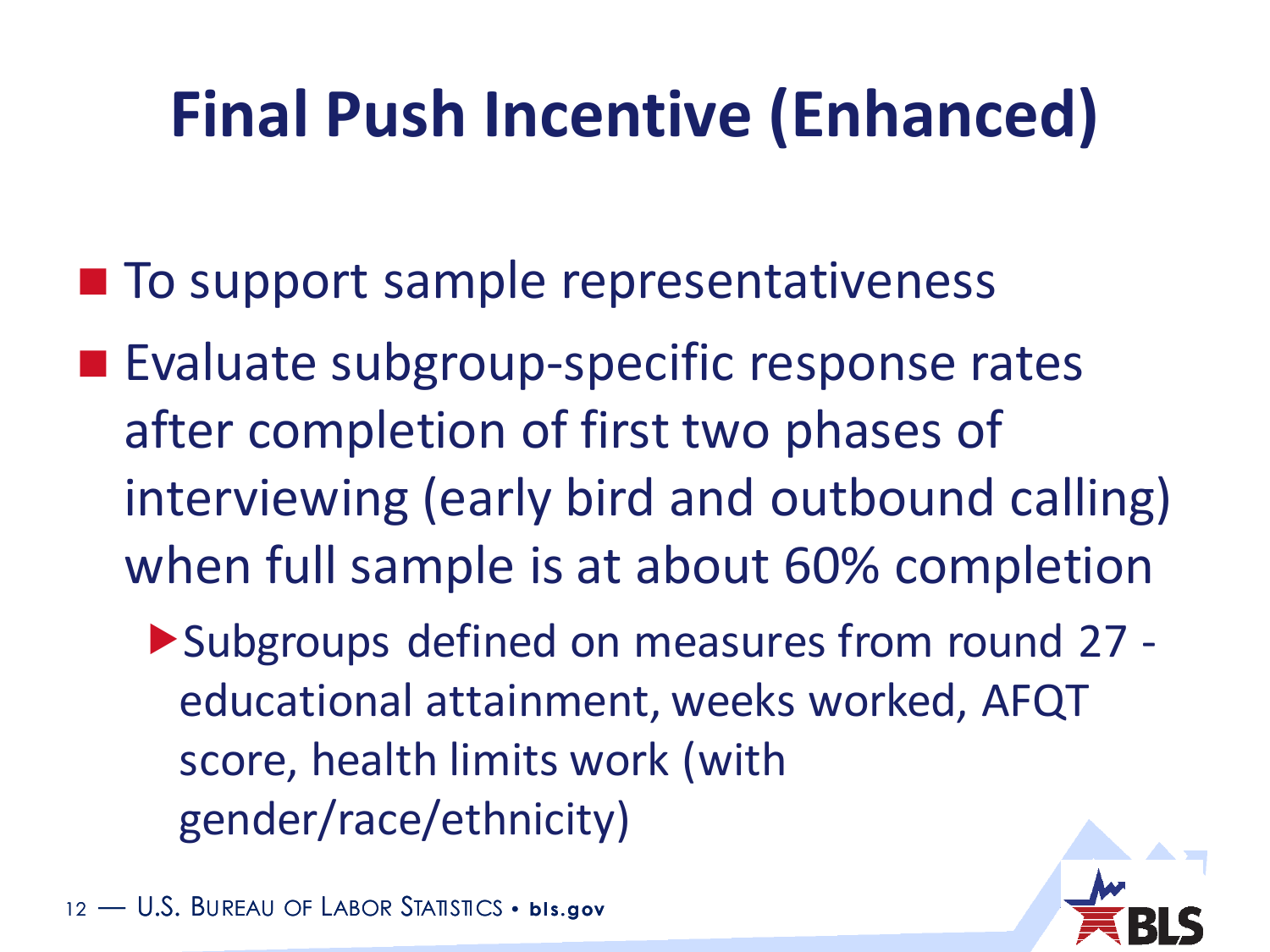## **Final Push Incentive (Enhanced)**

- Any subgroup having a response rate 8% or more below the sample average would be offered an enhanced final push amount of \$40 instead of \$20
- Offered only during the case managed stage of fielding

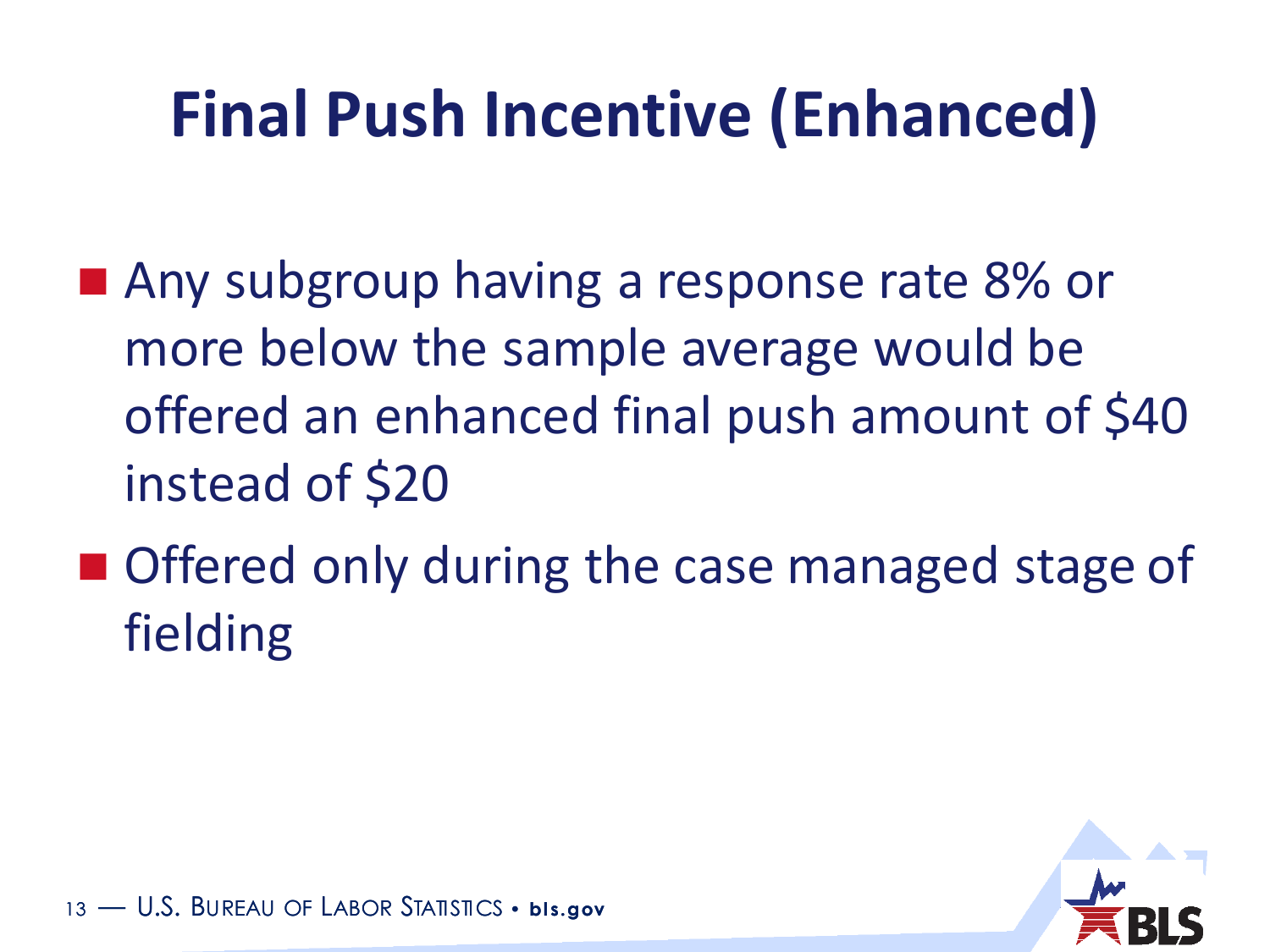## **In-kind Incentives**

- Small gift to help facilitate an in-person interview (approved by field manager)
	- $\triangleright$  Tool for up to 15% of cases attempted in person, spend no more than \$10 on any respondent
- Mail a small in-kind gift to up to 1,200 respondents
	- ▶ Spend no more than \$12 on any respondent, average \$10 (facilitate phone interviews)

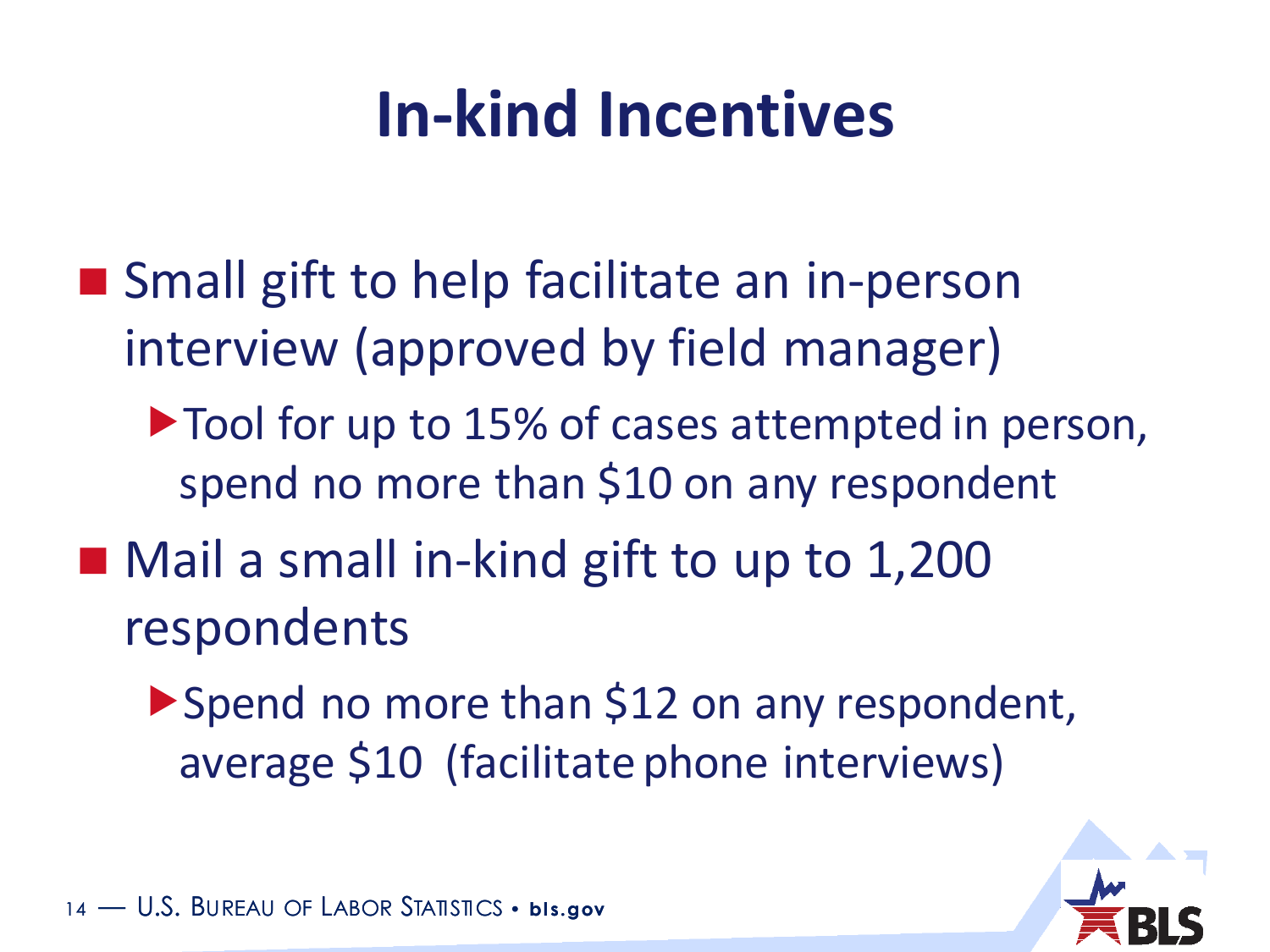## **In-kind Incentives**

■ Up to 1,000 pens or other small items (valued at \$5 or less), useful to be handed at the door or left on door hangers once in last third of fielding

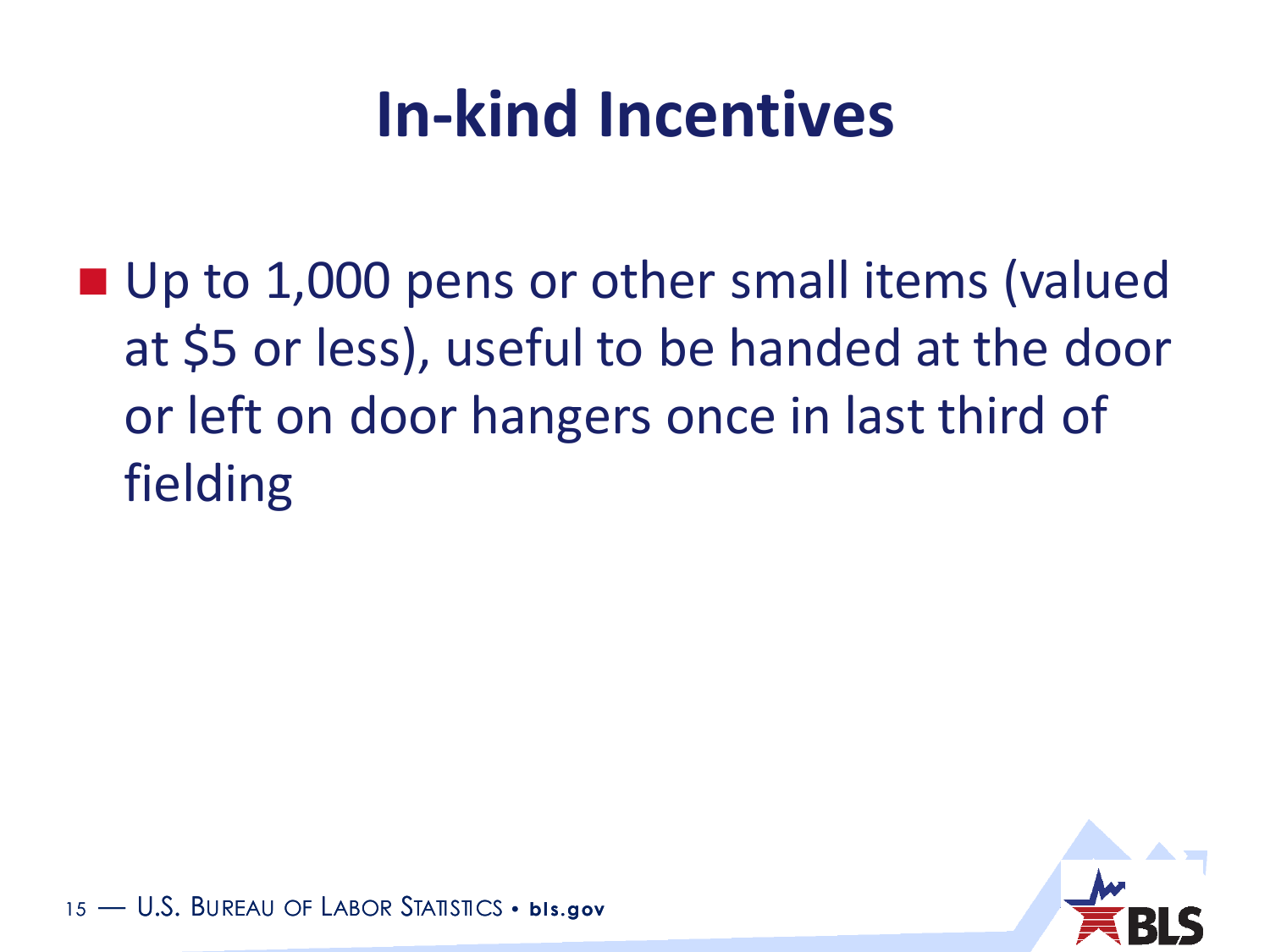### **NLSY79**

- ▶ Round 27: offered electronic payments via PayPal to telephone-interview respondents
- ▶ Round 28: expanded to offer via On-line Mobile Banking(OMB)/Zelle (e.g., Google Wallet, ApplePay, Chase QuickPay)

#### **NLSY97**

- ▶ Round 17: offered electronic payments via PayPal to telephone-interview respondents
- ▶ Round 18: offered \$5 incentive to receive payment electronically via PayPal

<sup>16</sup> — U.S. BUREAU OF LABOR STATISTICS • **bl s.gov** – also offered Chase QuickPay briefly during round 18, but didn't launch full OMB/Zelle payments until Round 28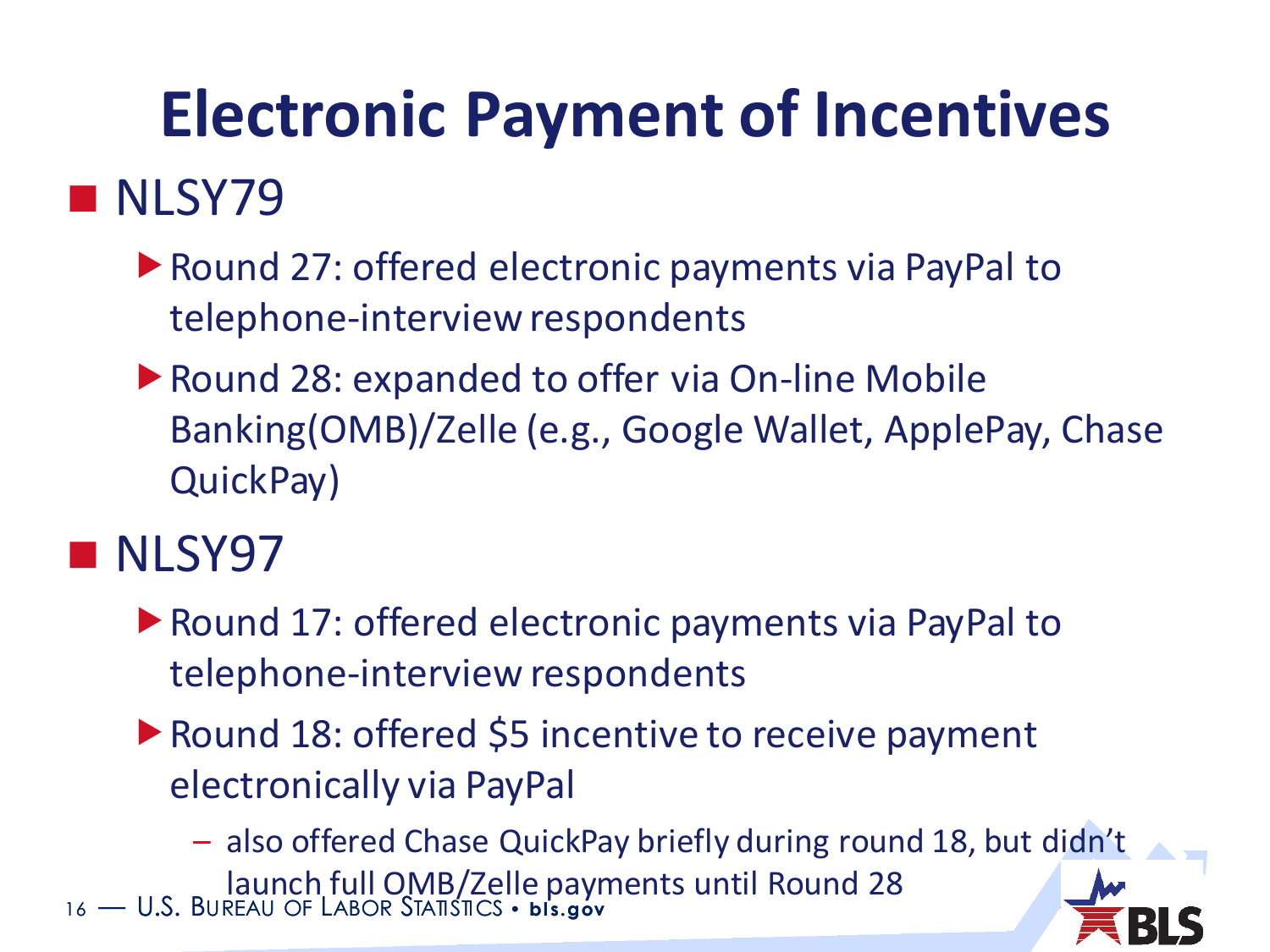- Respondent gives interviewer e-mail address or mobile device number for his or her PayPal/On-line Mobile Banking account
- Convenient tool for interviewers
- **Respondents like getting payment quickly**
- **Electronic payments are part of the NLS OMB** clearance package

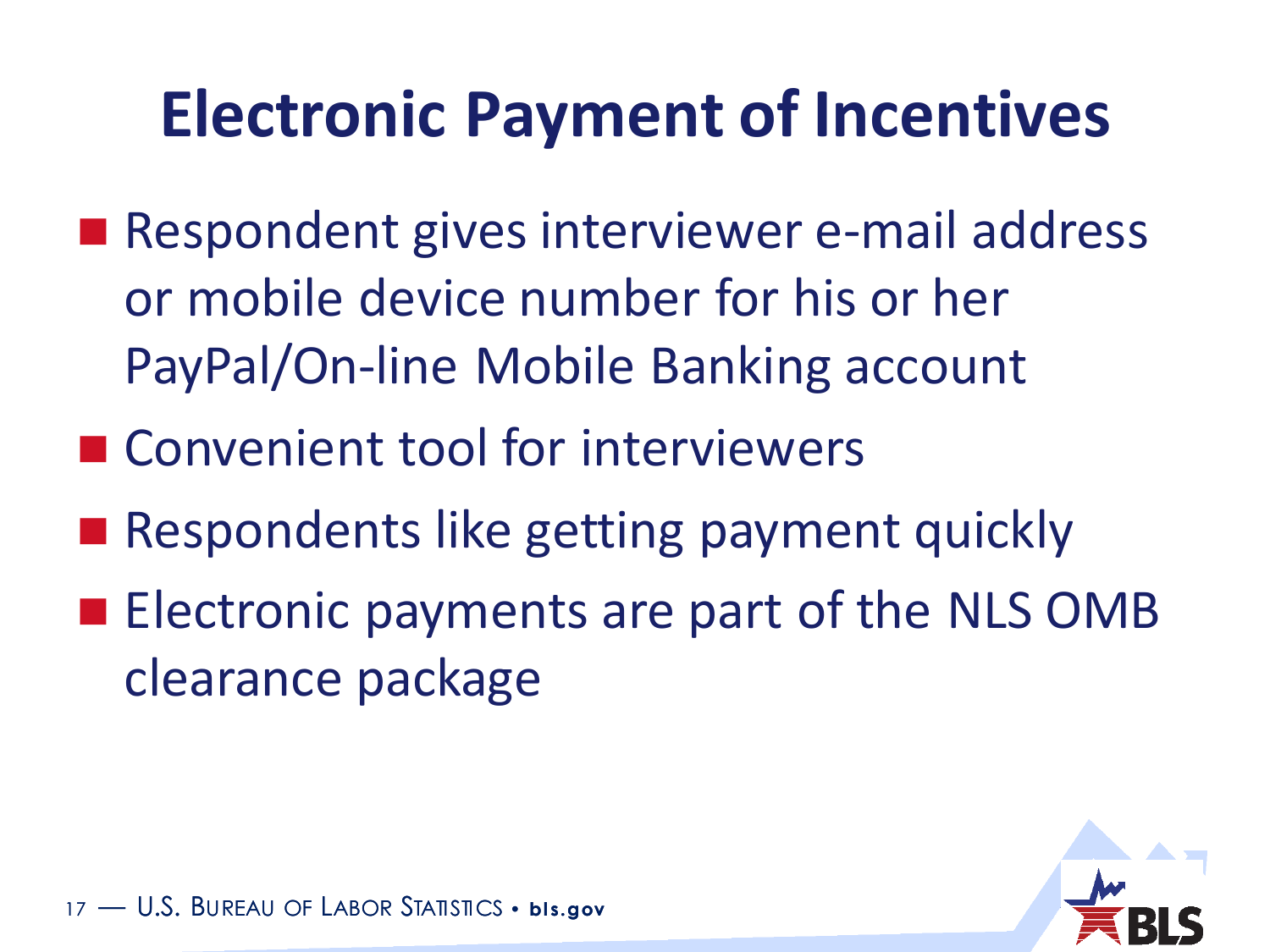#### **NLSY79 Round 27**

▶**15%** of payments made electronically

▶ PayPal was the only option for electronic payment

### **NLSY79 Round 28 (as of mid-June 2019)**

- **▶ 33.4%** of payments made electronically
	- 17.4% through PayPal
	- 16% through other On-line Mobile Banking

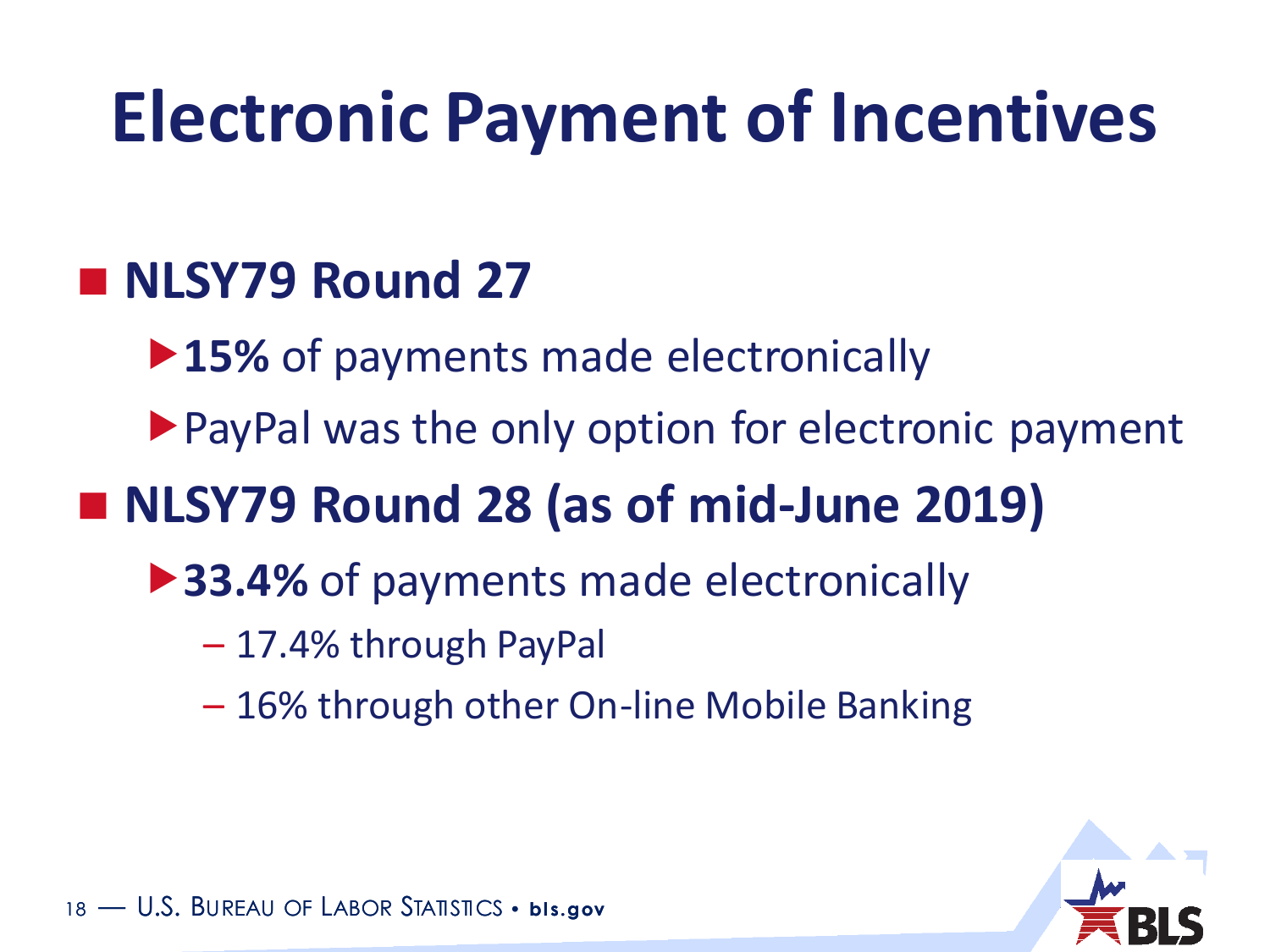### **NLSY97 Round 17**

- ▶ 4% of payments made electronically
- ▶ PayPal was the only option for electronic payment
- ▶ Only offered to phone cases with 17% of phone cases taking electronic payment

### **NLSY97 Round 18**

- **▶ 39.1%** of payments made electronically
	- 33.2% through PayPal
	- 5.9% through Chase QuickPay (offered only briefly)

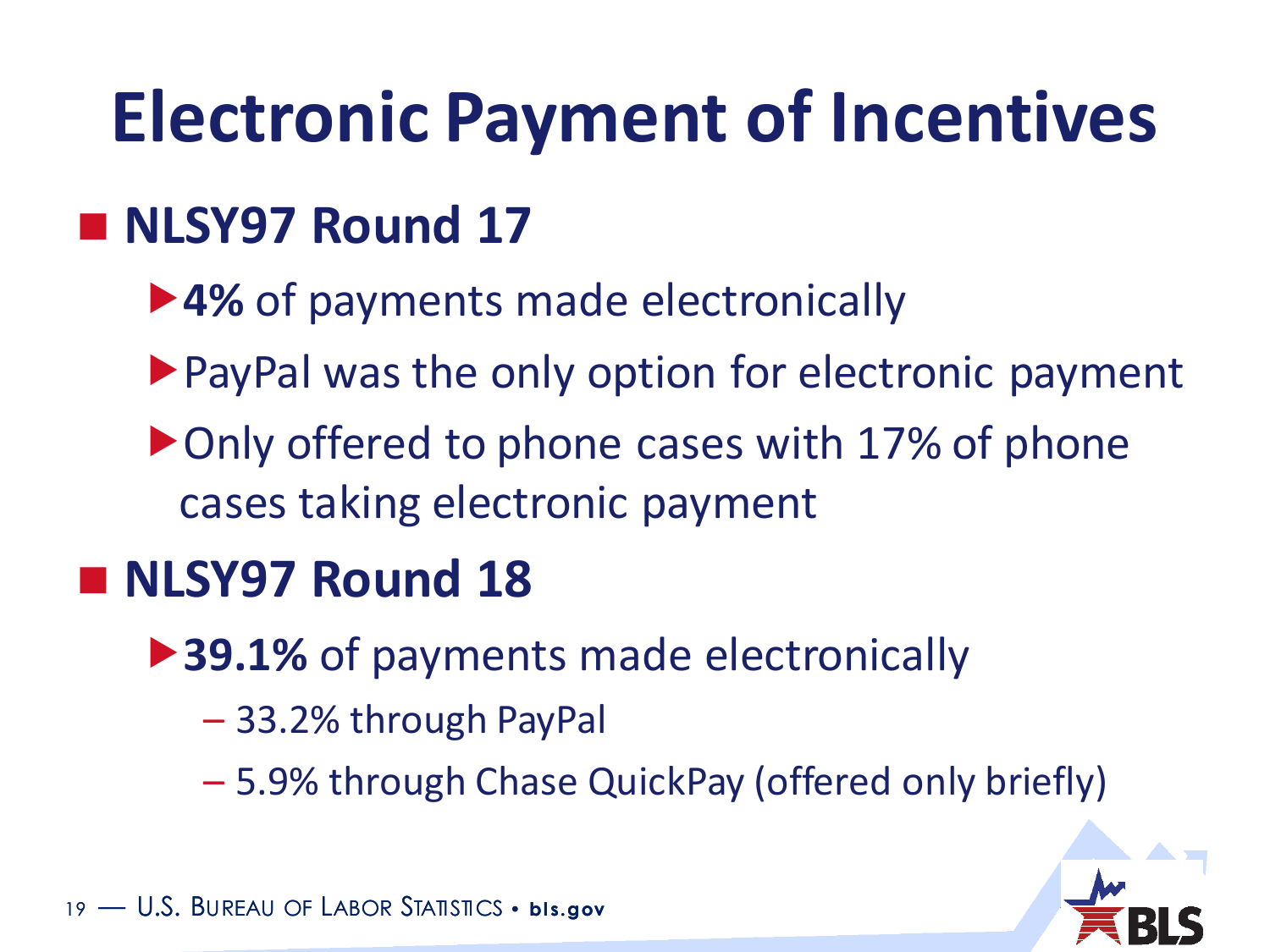#### **Benefits of Electronic Payment of Incentives**

- Cost to process electronic payment lower than for check (envelope/postage/any qc/mailed)  $\blacktriangleright$  \$1.00-\$1.50 vs. \$13-\$14
- Easier to track/resolve issues with electronic payments vs. check in which have to issue new check/mail via FedEx/stop payment on old check
- Respondents get electronic payments faster